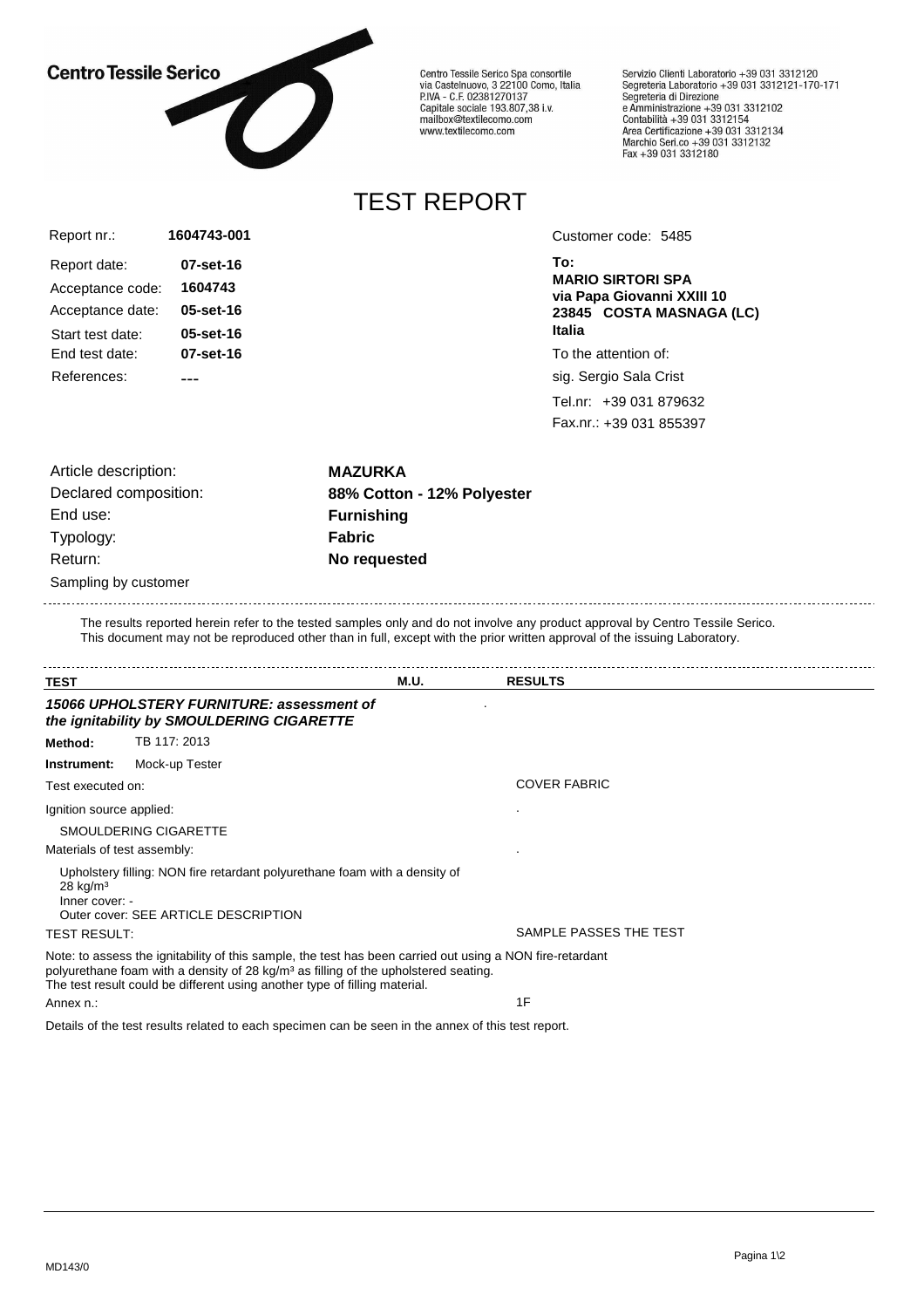

Centro Tessile Serico Spa consortile<br>via Castelnuovo, 3 22100 Como, Italia<br>P.IVA - C.F. 02381270137 P.IVA - C.P. 02361270137<br>Capitale sociale 193.807,38 i.v.<br>mailbox@textilecomo.com www.textilecomo.com

Servizio Clienti Laboratorio +39 031 3312120<br>Segreteria Laboratorio +39 031 3312121-170-171<br>Segreteria di Direzione<br>e Amministrazione +39 031 3312102<br>Contabilità +39 031 3312154<br>Area Certificazione +39 031 3312134<br>Marchio

Report nr. **1604743-001**

#### **END OF TEST REPORT**

**Supervisor Head** p.i. C iox Segretario **Technical Head** 

Marco Piu dott